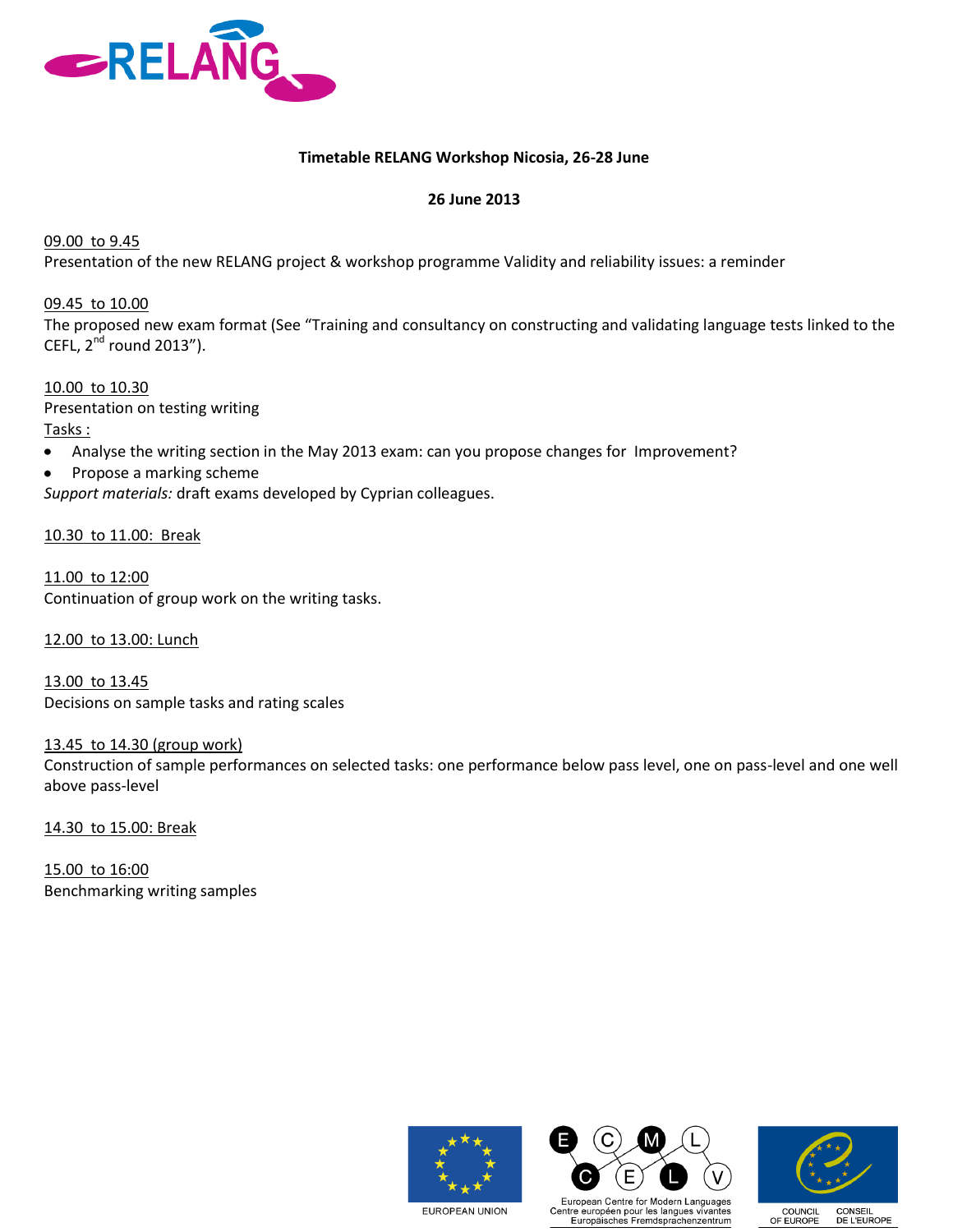

## **27 June 2013**

09.00 to 09.30 Presentation on testing reading

Task: Analyse the reading section in the May 2013 exam: can you propose changes for improvement?

*Support materials:* SurveyLang guidelines & draft exams developed by Cyprian colleagues.

10.30 to 11.00: Break

11.00 to 12:00 Continuation of group work on the reading tasks.

12.00 to 13.00: Lunch

13.00 to 13.30 (group work) Task I: Produce a document about the reading section tasks (outlining number of tasks, length of texts, type of items etc.)

13.30 to 14.00 Feedback from the groups on Task I

14.00 to 14.30 (group work) Task II: Produce a document about the section "Language in Use"

14.30 to 15.00: Break

15.00 to 15.30 Feedback on Tasks II.

15.30 to 16.00 Task III: Outline a document on listening







**EUROPEAN UNION**